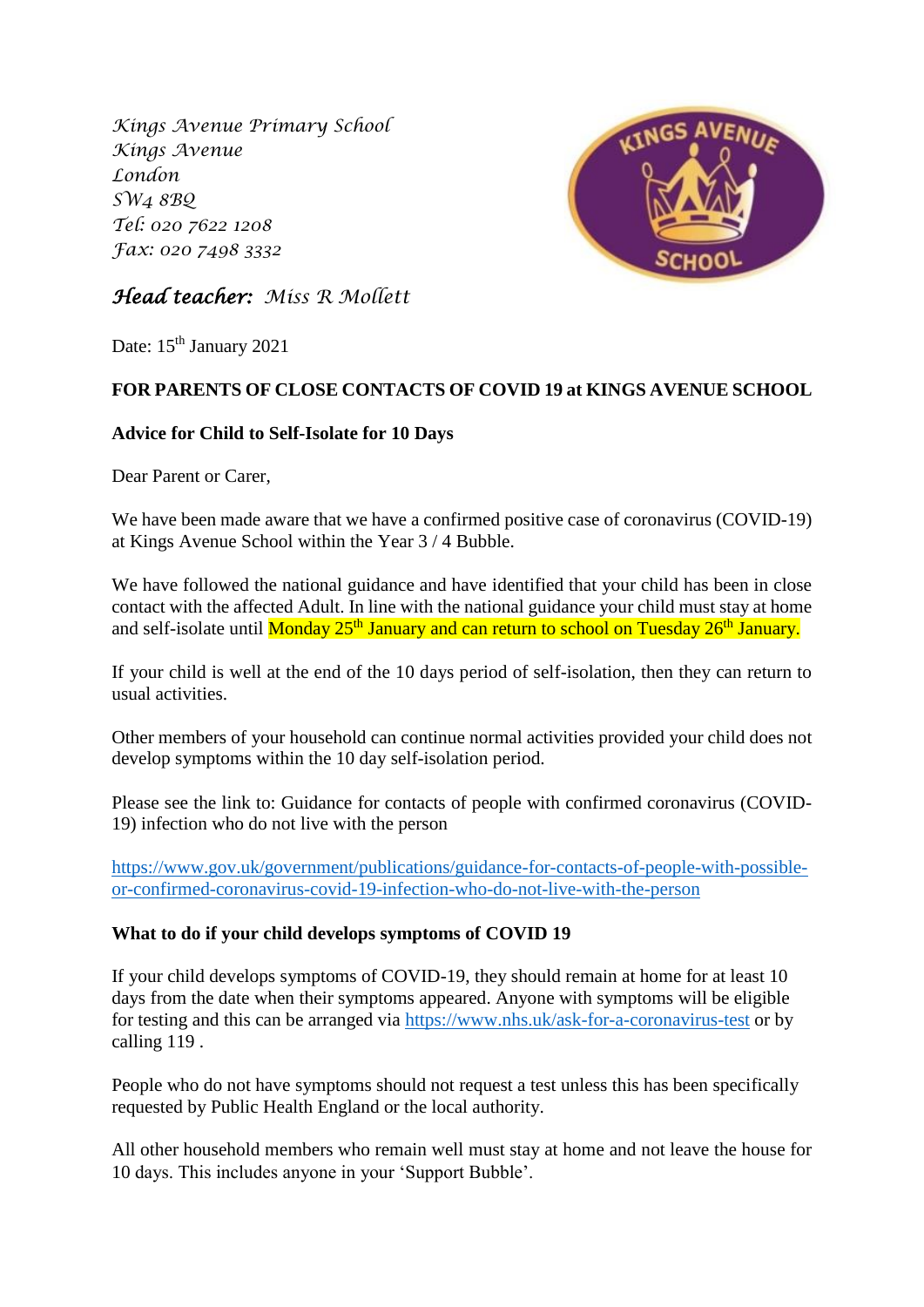The 10-day period starts from the day when the first person in the house became ill.

Household members should not go to work, school or public areas and exercise should be taken within the home. If you require help with buying groceries, other shopping or picking up medication, or walking a dog, you should ask friends or family. Alternatively, you can order your shopping online and medication by phone or online.

Household members staying at home for 10 days will greatly reduce the overall amount of infection the household could pass on to others in the community

If you are able can, move any vulnerable individuals (such as the elderly and those with underlying health conditions) out of your home, to stay with friends or family for the duration of the home isolation period

Please see the link to the PHE 'Stay at Home' Guidance: [https://www.gov.uk/government/publications/covid-19-stay-at-home-guidance/stay-at-home](https://www.gov.uk/government/publications/covid-19-stay-at-home-guidance/stay-at-home-guidance-for-households-with-possible-coronavirus-covid-19-infection)[guidance-for-households-with-possible-coronavirus-covid-19-infection](https://www.gov.uk/government/publications/covid-19-stay-at-home-guidance/stay-at-home-guidance-for-households-with-possible-coronavirus-covid-19-infection)

# **Symptoms of COVID 19**

The most common symptoms of coronavirus (COVID-19) are recent onset of:

- new continuous cough and/or
- high temperature and/or
- a loss of, or change in, normal sense of taste or smell (anosmia)

### **For most people, coronavirus (COVID-19) will be a mild illness.**

If your child does develop symptoms, you can seek advice from the nhs.uk website at [https://www.nhs.uk/conditions/coronavirus-covid-19/check-if-you-have-coronavirus](https://www.nhs.uk/conditions/coronavirus-covid-19/check-if-you-have-coronavirus-symptoms/)[symptoms/.](https://www.nhs.uk/conditions/coronavirus-covid-19/check-if-you-have-coronavirus-symptoms/) If you are concerned about your child's symptoms, or they are worsening you can seek advice from NHS 111 at<https://111.nhs.uk/> or by phoning 111.

### **How to stop COVID-19 spreading**

There are things you can do to help reduce the risk of you and anyone you live with getting ill with COVID-19

*Do*

- wash your hands with soap and water often do this for at least 20 seconds
- use hand sanitiser gel if soap and water are not available
- wash your hands as soon as you get home
- cover your mouth and nose with a tissue or your sleeve (not your hands) when you cough or sneeze
- put used tissues in the bin immediately and wash your hands afterwards